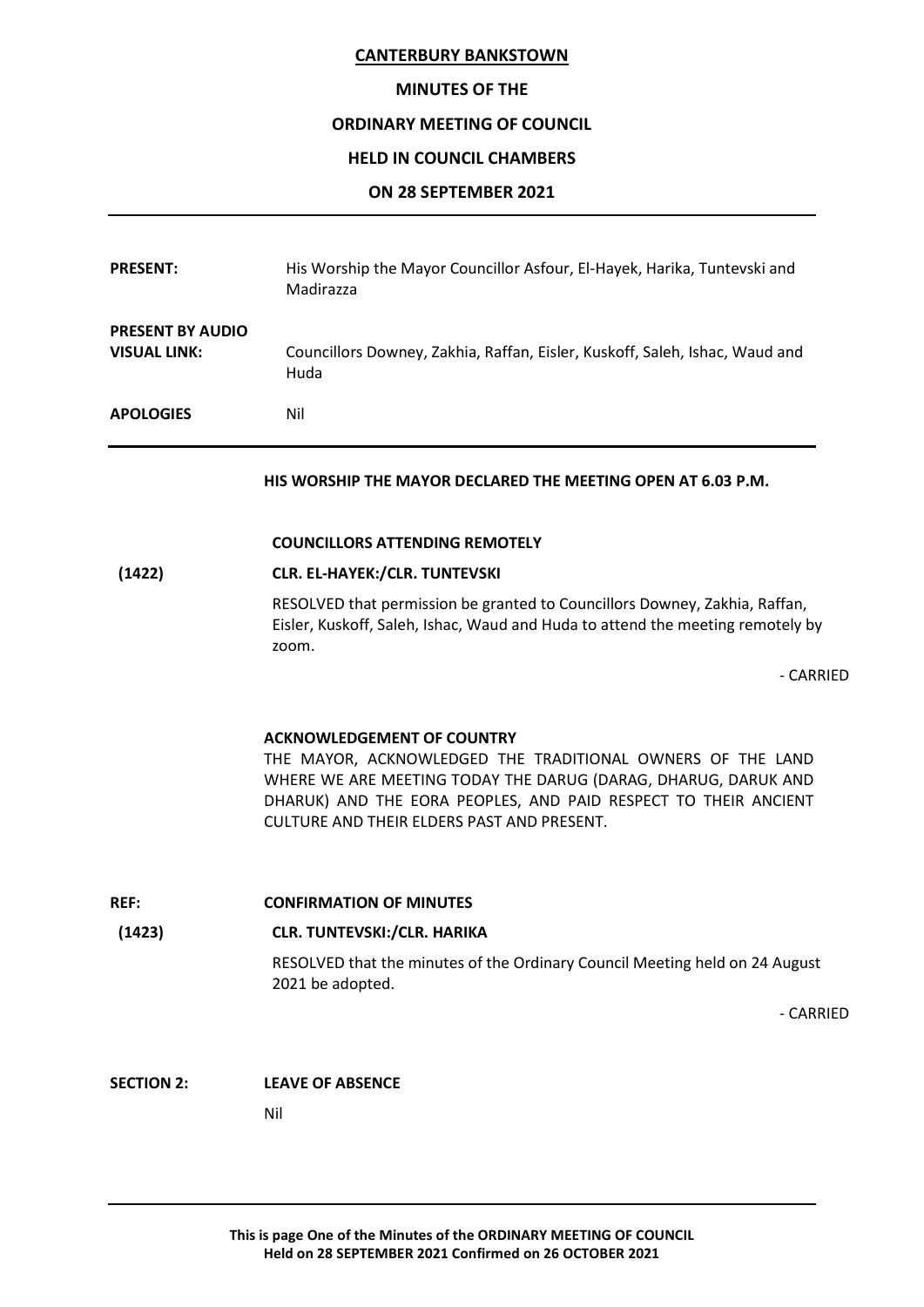### MINUTES OF THE

### ORDINARY MEETING OF COUNCIL

### HELD IN COUNCIL CHAMBERS

### ON 28 SEPTEMBER 2021

# SECTION 3: DECLARATIONS OF PECUNIARY INTEREST OR NON-PECUNIARY CONFLICT OF INTEREST

In respect of Item 5.2 – Bankstown City Centre Master Plan and Planning Proposal, I Clr El-Hayek declare a significant Non Pecuniary Conflict of Interest given a reportable donation was made to my election campaign and the donor as well as my employer have property which is the subject of this report and I will vacate the Chamber taking no part in debate.

In respect of Item 5.2 – Bankstown City Centre Master Plan and Planning Proposal, I Clr Asfour declare a significant Non Pecuniary Conflict of Interest given my role on the Board of Bankstown RSL Club and a reportable donation was made to my election campaign where both the Bankstown RSL Club and the donor have property which is the subject of this report and I will vacate the Chamber taking no part in debate.

#### SECTION 4: MAYORAL MINUTES

- ITEM 4.1 COVID UPDATE
- (1424) CLR. ASFOUR

RESOLVED that the Mayoral Minute be received.

- CARRIED

#### ITEM 4.2 HOUSING ENVIRONMENT PLANNING POLICY

#### (1425) CLR. ASFOUR

RESOLVED that Council write to the Planning Minister to voice our strong objection to the proposed changes, through the introduction of a new Housing State Environmental Planning Policy given the impacts it will have on our ability to meet our jobs target, and our ability to protect our suburban neighbourhoods.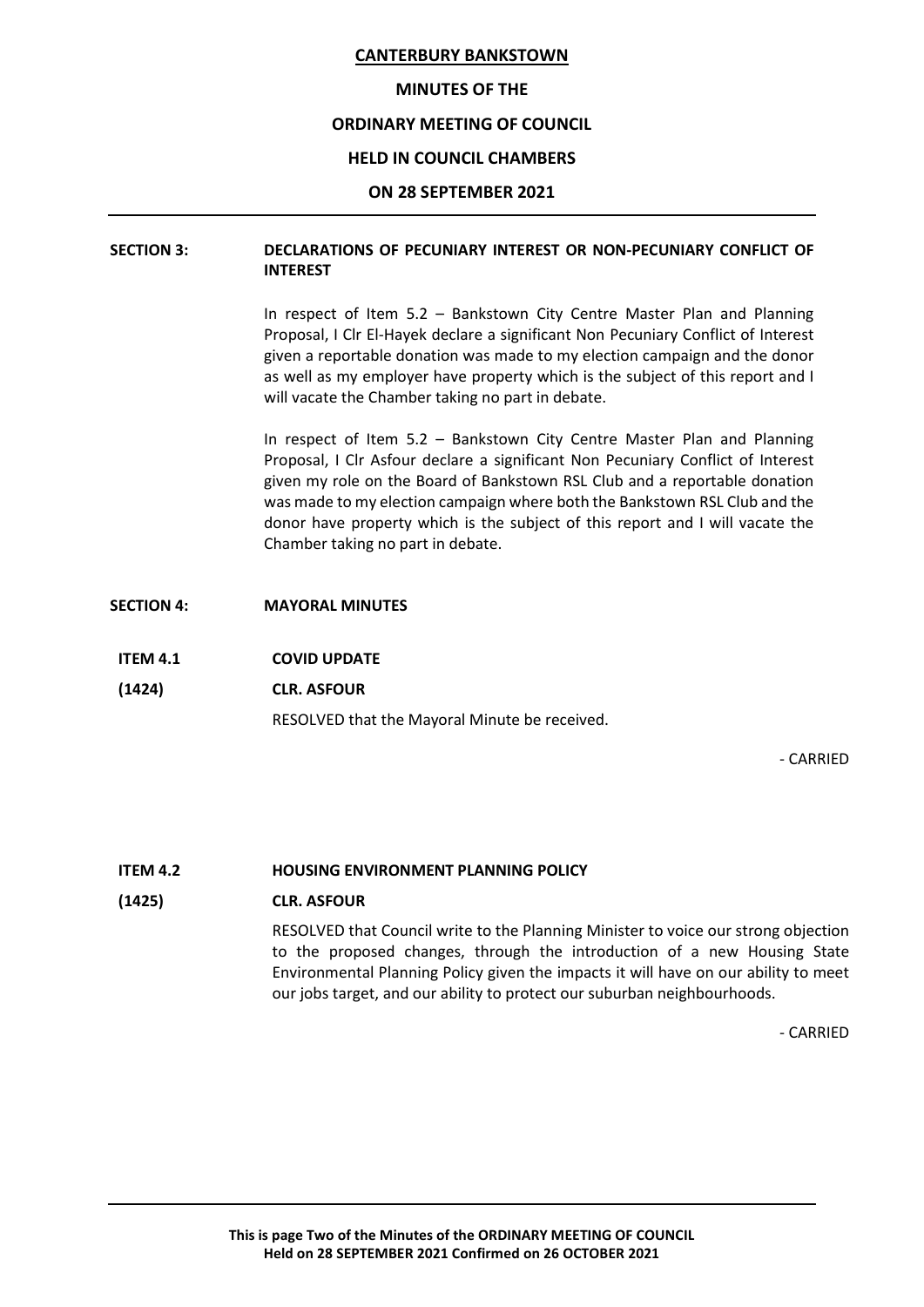### MINUTES OF THE

# ORDINARY MEETING OF COUNCIL

### HELD IN COUNCIL CHAMBERS

### ON 28 SEPTEMBER 2021

### ITEM 4.3 LOCAL COMMUNITY BASED DONATION

### (1426) CLR. ASFOUR

- 1. RESOLVED that Council support the Australian Lebanese Independent Forum by way of \$750.00 donation to support their medical aid initiative for Lebanon, which is to distribute medicine through the Red Cross..
- 2. These funds be made available from the Community Grants and Event Sponsorship Program Budget.

- CARRIED

### SECTION 5: PLANNING MATTERS

ITEM 5.1 REPORT ON COUNCIL'S PERFORMANCE IN THE ASSESSMENT OF DEVELOPMENT APPLICATIONS FOR THE 2020/21 FINANCIAL YEAR, CLAUSE 4.6 VARIATIONS APPROVED FOR THE FOURTH QUARTER OF THE 2020/21 FINANCIAL YEAR AND PLANNING RELATED LEGAL APPEALS

(1427) CLR. MADIRAZZA:/CLR. ISHAC

RESOLVED that the report be noted.

- CARRIED

### ITEM 5.2 BANKSTOWN CITY CENTRE MASTER PLAN AND PLANNING PROPOSAL

In respect of Item 5.2 – Bankstown City Centre Master Plan and Planning Proposal, Clr El-Hayek declared a significant Non Pecuniary Conflict of Interest given a reportable donation was made to his election campaign and the donor as well as his employer have property which is the subject of this report and he vacated the Chamber taking no part in debate.

In respect of Item 5.2 – Bankstown City Centre Master Plan and Planning Proposal, Clr Asfour declared a significant Non Pecuniary Conflict of Interest given his role on the Board of Bankstown RSL Club and a reportable donation was made to his election campaign where both the Bankstown RSL Club and the donor have property

This is page Three of the Minutes of the ORDINARY MEETING OF COUNCIL Held on 28 SEPTEMBER 2021 Confirmed on 26 OCTOBER 2021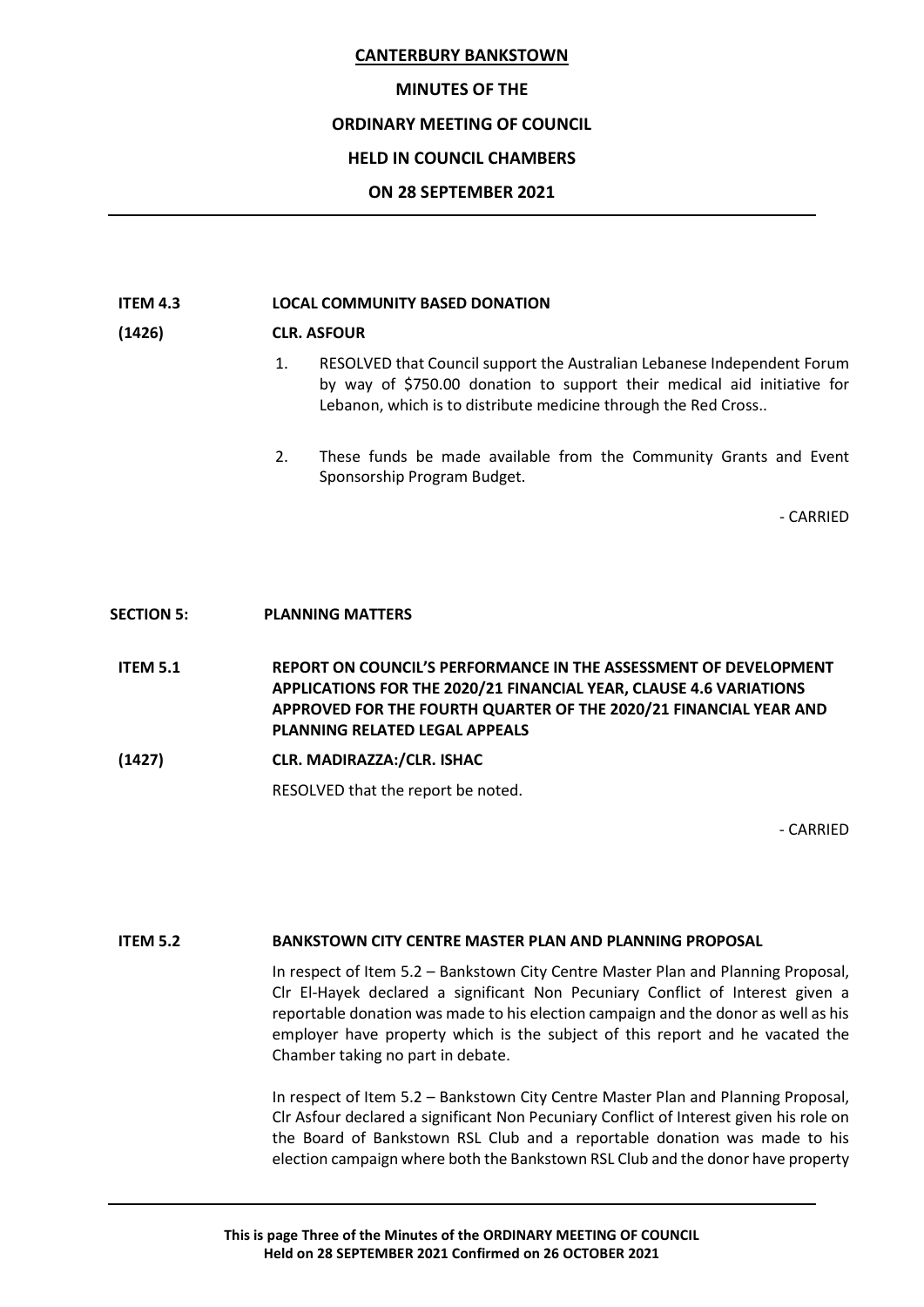### MINUTES OF THE

### ORDINARY MEETING OF COUNCIL

### HELD IN COUNCIL CHAMBERS

### ON 28 SEPTEMBER 2021

which is the subject of this report and he vacated the Chamber taking no part in debate.

HIS WORSHIP THE MAYOR CLR ASFOUR AND CLR EL-HAYEK TEMPORARILY VACATED THE CHAMBER AT 6.23 PM.

THE DEPUTY MAYOR CLR HARIKA ASSUMED THE CHAIR.

### (1428) CLR. TUNTEVSKI:/CLR. EISLER

RESOLVED that Permission be granted to those people who have made the necessary application to address Council for five minutes.

- CARRIED

MR JOSEPH TOUMA ADDRESSED COUNCIL

# (1429) CLR. TUNTEVSKI:/CLR. ZAKHIA RESOLVED that an extension of two minutes be given to Mr Touma to address Council.

- CARRIED

MS YVETTE MIDDLETON ADDRESSED COUNCIL

MR DANIEL GOCHER ADDRESSED COUNCIL

(1430) CLR. DOWNEY:/CLR. ZAKHIA

RESOLVED that

- 1. Council prepare and submit a Planning Proposal to amend the draft Canterbury Bankstown Local Environmental Plan 2021 for Gateway that implements the Bankstown City Centre Master Plan, subject to the following conditions:
	- a. Review site-specific submissions made to the local planning panel prior to exhibition, for:
		- i. 1A Gordon Street and 30-36 Meredith Street, Bankstown
		- ii. 34-38 Restwell Street, Bankstown
		- iii. 8-10 West Terrace, Bankstown
		- iv. 457 Chapel Road, Bankstown
		- v. 67 Rickard Road, Bankstown
		- vi. 2-10 Leonard Street, Bankstown

This is page Four of the Minutes of the ORDINARY MEETING OF COUNCIL Held on 28 SEPTEMBER 2021 Confirmed on 26 OCTOBER 2021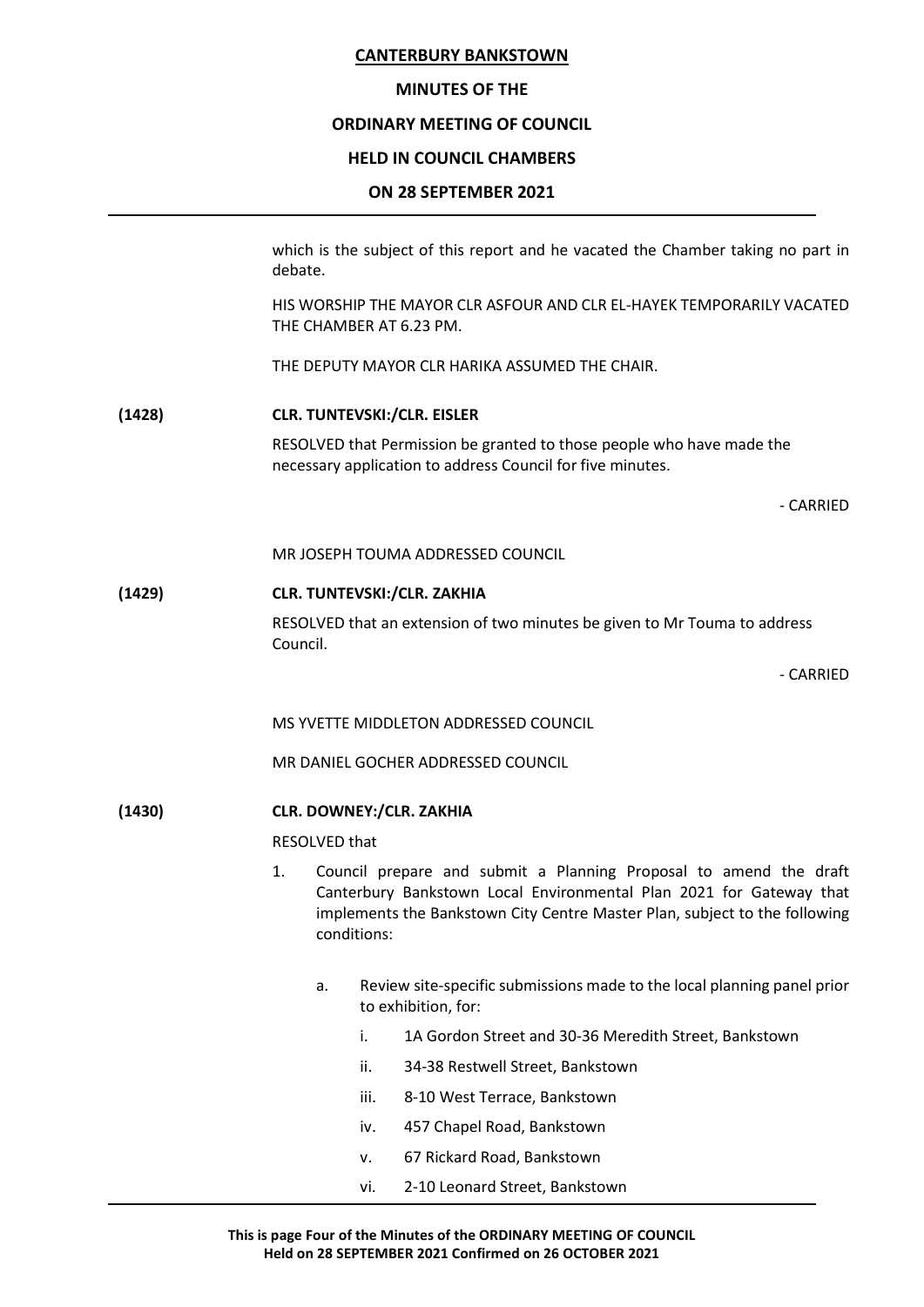### MINUTES OF THE

### ORDINARY MEETING OF COUNCIL

### HELD IN COUNCIL CHAMBERS

### ON 28 SEPTEMBER 2021

- b. Preparation of draft LEP Amendment maps to include with the Planning Proposal, and
- c. Preparation of the following studies prior to submission for Gateway:
	- i. Independent Flood Review, to confirm consistency with Section 9.1 Direction 4.3 – Flooding;
	- ii. Preliminary Contamination Assessment, to confirm consistency with Section 9.1 Direction 2.6 – Remediation of Contaminated Land.
- 2. Council exhibit the Planning Proposal subject to any conditions specified in the Gateway Determination.
- 3. Council prepare and exhibit a Development Control Plan to support the Master Plan, to be exhibited concurrently.
- 4. Council note that the Master Plan will inform an updated City-wide development contributions plan to also be exhibited prior to the matter coming back to Council.
- 5. A report be provided to Council outlining submissions received during the exhibition period and recommending a way forward.
- 6. That Council acknowledge the extensive work over many years of numerous council staff and community members to developing the Bankstown City Master Plan document and that as this process was instigated under instruction of the State Liberal government that the council request that the government and the Premier ensure that the plan is supported not only by the provision of the necessary infrastructure, services and funding but by its Local State and Federal Liberal government representatives.

- CARRIED

For:- Clrs Downey, Eisler, Harika, Huda, Ishac, Madirazza, Raffan, Saleh, Tuntevski, Waud and Zakhia

Against:- Clr Kuskoff

HIS WORSHIP THE MAYOR CLR ASFOUR AND CLR EL-HAYEK RETURNED TO THE CHAMBER AT 6.56 PM AND THE MAYOR CLR ASFOUR ASSUMED THE CHAIR.

SECTION 6: POLICY MATTERS

Nil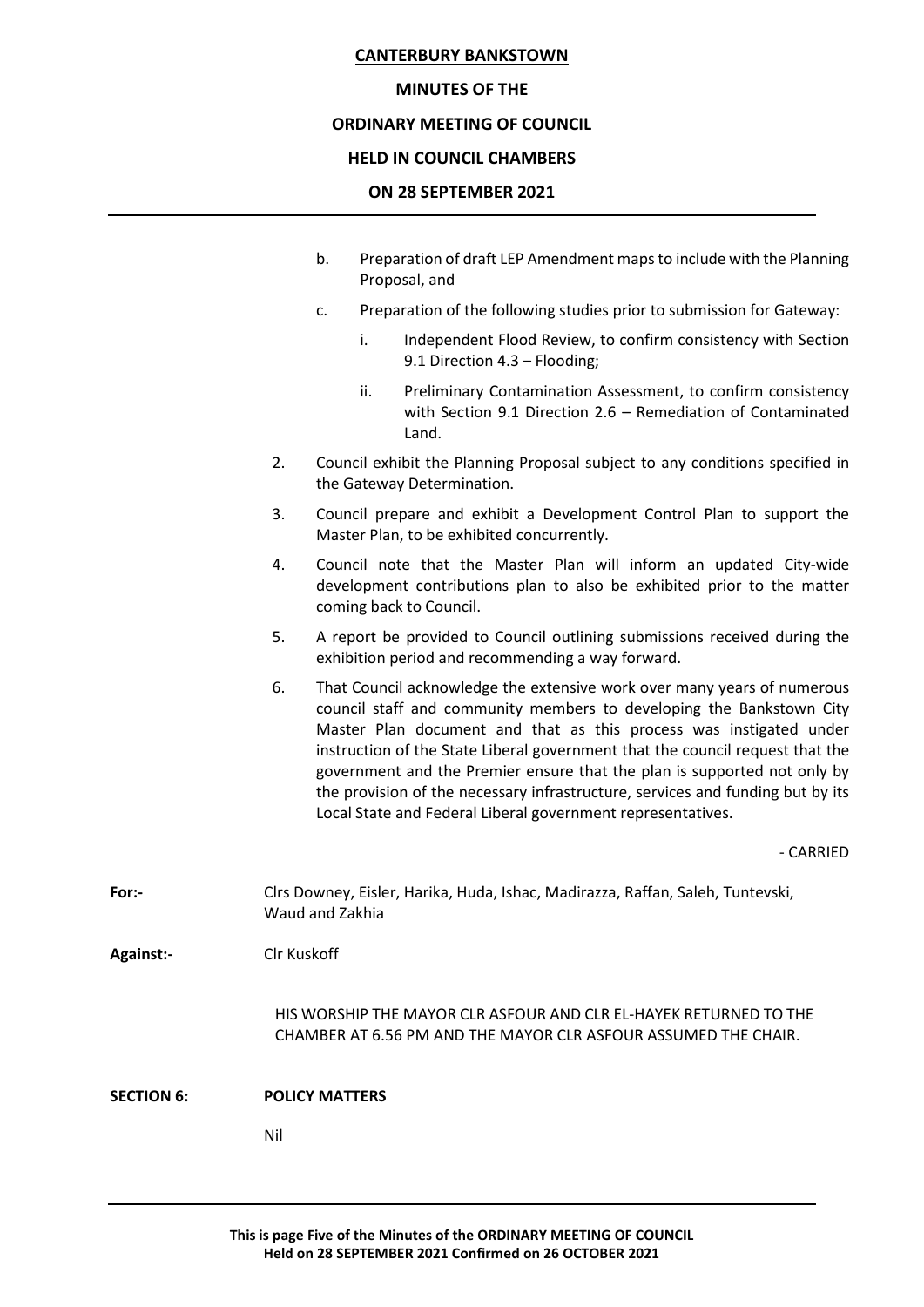### MINUTES OF THE

### ORDINARY MEETING OF COUNCIL

### HELD IN COUNCIL CHAMBERS

### ON 28 SEPTEMBER 2021

### SECTION 7: GOVERNANCE AND ADMINISTRATION MATTERS

### ITEM 7.1 LOCAL GOVERNMENT NSW - ANNUAL CONFERENCE, CONSIDERATION OF MOTIONS AND BOARD ELECTIONS

# (1431) CLR. TUNTEVSKI:/CLR. ZAKHIA

RESOLVED that

- 1. Council endorse the draft motions as detailed in the report.
- 2. The Mayor be delegated authority to nominate voting delegates for the Annual Conference, Special Conference and the LGNSW Board election.

- CARRIED

### ITEM 7.2 STRONGER COMMUNITY FUND - QUARTERLY REPORT

### (1432) CLR. MADIRAZZA:/CLR. DOWNEY

RESOLVED that Council note the progress of the implementation of projects funded through the Stronger Communities Fund.

- CARRIED

### ITEM 7.3 DUAL NAMING OF COUNCIL WARDS

# (1433) CLR. EL-HAYEK:/CLR. MADIRAZZA

RESOLVED that

- 1. Council Wards be renamed Bura / Bass Hill Bunya / Revesby Bunmarra / Roselands Darani / Bankstown Budjar / Canterbury
- 2. Dual Names be included in future Council documents where ward names are specified ie, Annual Reports, Community Newsletters, planning documents and press alerts.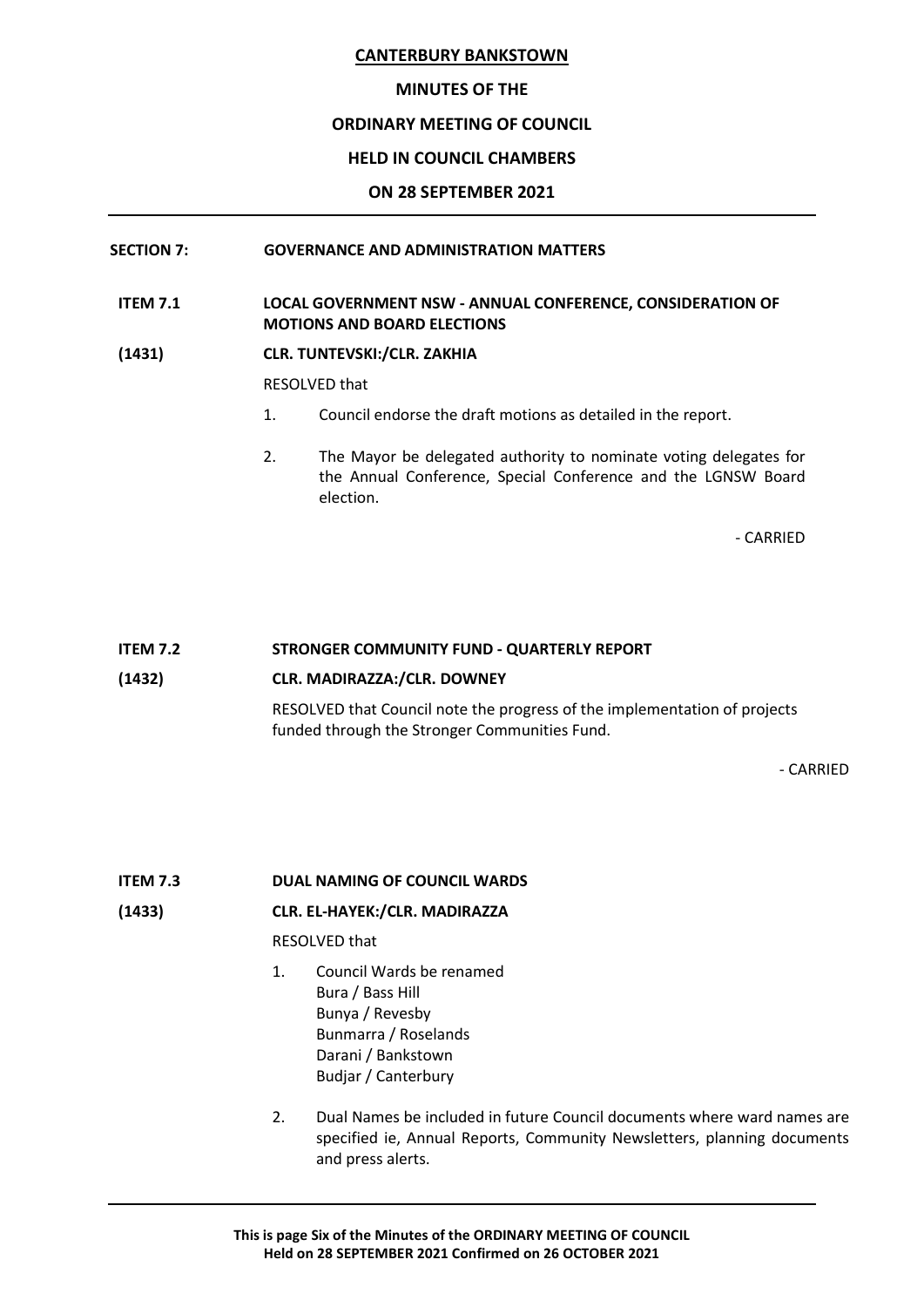### MINUTES OF THE

### ORDINARY MEETING OF COUNCIL

### HELD IN COUNCIL CHAMBERS

### ON 28 SEPTEMBER 2021

- 3. A Community Education and Awareness program about the Dual Names be undertaken.
- 4. Council's Naming Policy be amended to reflect Wards.

- CARRIED

# ITEM 7.4 DISCLOSURE OF INTEREST RETURNS (1434) CLR. WAUD:/CLR. HUDA RESOLVED that the tabling of the Disclosure of Interest Returns be noted.

- CARRIED

### (1435) CLR. ZAKHIA:/CLR. ISHAC

RESOLVED that Council adopt the Fees and Charges outlined in the report.

- CARRIED

# ITEM 7.6 CASH AND INVESTMENT REPORT AS AT 31 AUGUST 2021

### (1436) CLR. MADIRAZZA:/CLR. DOWNEY

RESOLVED that

- 1. The Cash and Investment Report as at 31 August 2021 be received and noted.
- 2. The Certification by the Responsible Accounting Officer incorporated in this report, be adopted.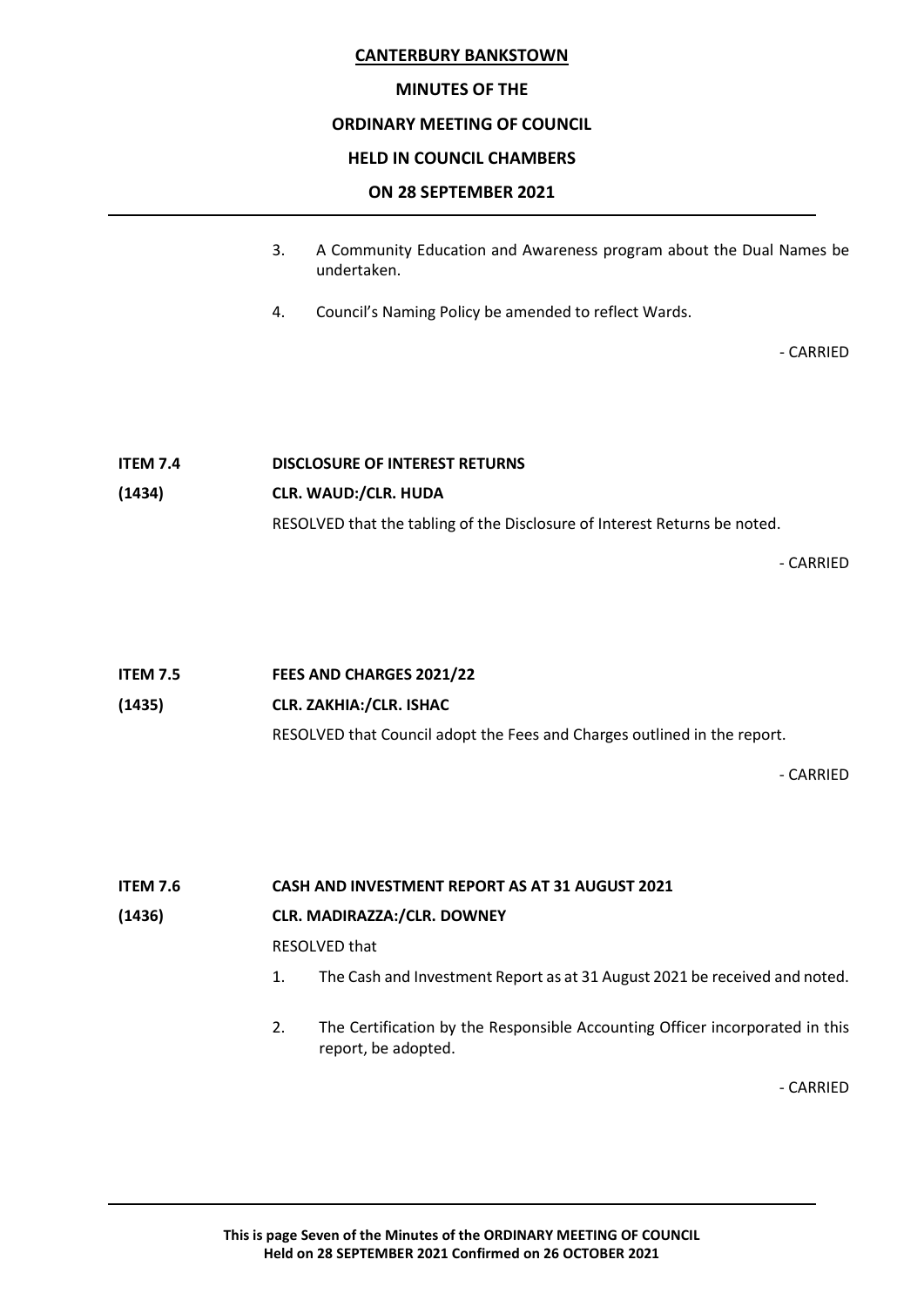### MINUTES OF THE

### ORDINARY MEETING OF COUNCIL

### HELD IN COUNCIL CHAMBERS

### ON 28 SEPTEMBER 2021

### SECTION 8: SERVICE AND OPERATIONAL MATTERS

#### ITEM 8.1 INNOVATIVE OCCASIONAL CARE PRESCHOOL MODEL

#### (1437) CLR. EISLER:/CLR. HARIKA

RESOLVED that

- 1. Council notes the change in the current service model from an Occasional Care Service to an Innovative Occasional Care and Preschool Model and the associated funding under the Community Child Care Fund Sustainability Support (CCCFS) and the Start Strong Preschool Funding (SSP).
- 2. Council endorse the introduction of a new fee of \$61 per child per day for the additional preschool day and its exhibition in accordance with Section 610F of the Local Government Act 1993.
- 3. A further report be presented to Council following the public exhibition period.

- CARRIED

### SECTION 9: COMMITTEE REPORTS

#### ITEM 9.1 MINUTES OF THE TRAFFIC COMMITTEE MEETING HELD ON 14 SEPTEMBER 2021

(1438) CLR. HARIKA:/CLR. TUNTEVSKI RESOLVED that the recommendations contained in the minutes of the Canterbury Bankstown Council Traffic Committee meeting held on 14 September 2021, be adopted.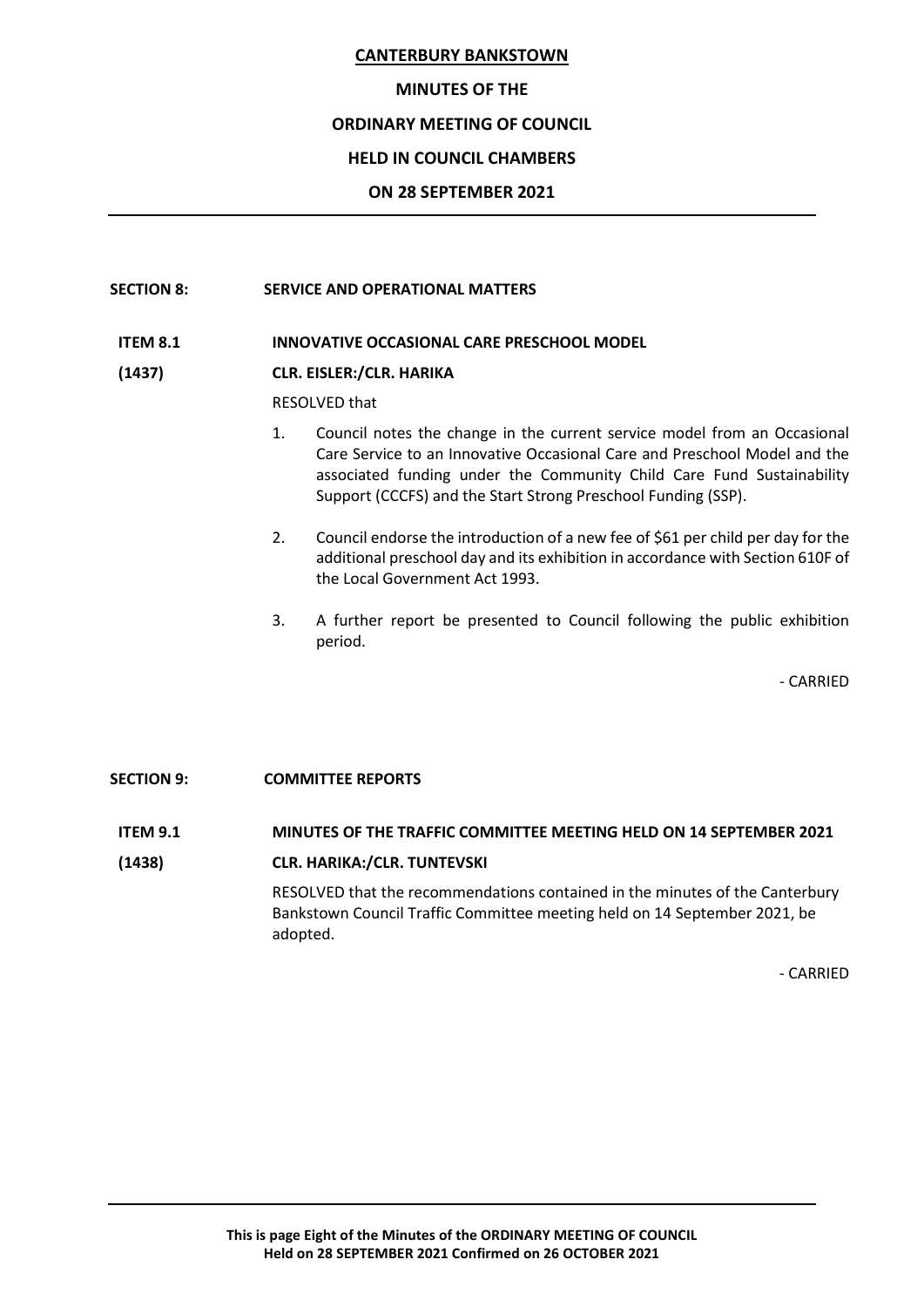### MINUTES OF THE

# ORDINARY MEETING OF COUNCIL

# HELD IN COUNCIL CHAMBERS

# ON 28 SEPTEMBER 2021

# SECTION 10: NOTICE OF MOTIONS & QUESTIONS WITH NOTICE

(1439) CLR. ZAKHIA:/CLR. HARIKA RESOLVED that in accordance with Council's Code of Meeting Practice, Council adopts all the recommendations of the Notice of Motions and Questions with Notice with the exception of Item 10.4, 10.5, 10.6, 10.7, 10.8 and 10.9.

- CARRIED

ITEM 10.1 NOTICE OF MOTIONS (1440) CLR. ZAKHIA:/CLR. HARIKA RESOLVED that the information be noted.

- CARRIED

# ITEM 10.2 WEDDINGS AND FUNERALS

# (1441) CLR. ZAKHIA:/CLR. HARIKA

RESOLVED that Council:

- 1. Write to the Premier and urge the Government to develop separate operating rules for the wedding and funeral industries, rules which will allow them to operate with certainty and a level of profitability.
- 2. Furthermore, that the Government consult widely with both industries before making any decisions.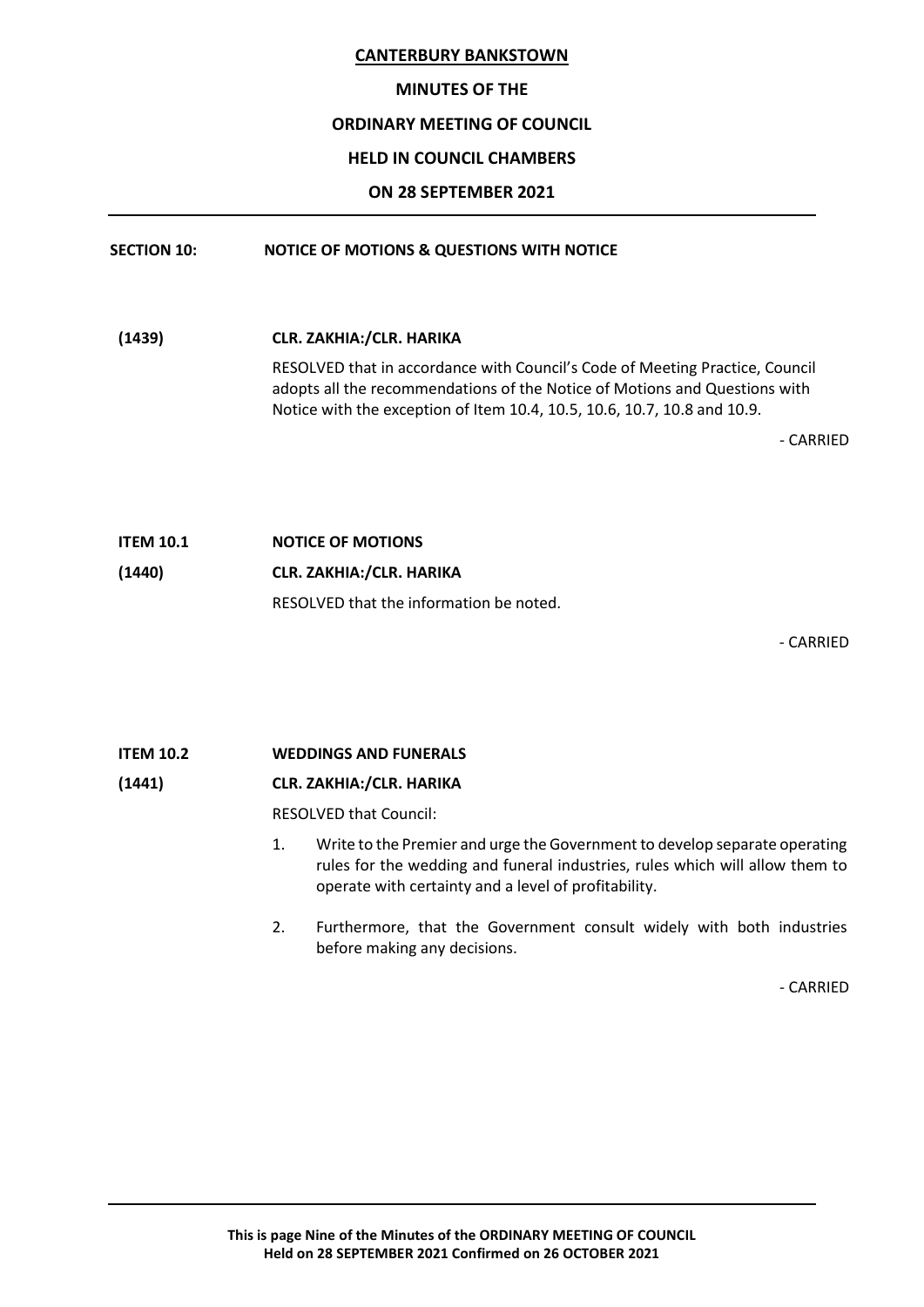### MINUTES OF THE

### ORDINARY MEETING OF COUNCIL

### HELD IN COUNCIL CHAMBERS

### ON 28 SEPTEMBER 2021

### ITEM 10.3 CONSTRUCTION SITES

### (1442) CLR. ZAKHIA:/CLR. HARIKA

RESOLVED that Council writes to the Premier, on behalf of the thousands of construction workers in our LGA and acknowledges the lifting of restrictions on building sites. I further propose, in the interests of fairness and public health, we call on her to treat construction workers equally, and impose the same rules, no matter where they live in NSW.

- CARRIED

### ITEM 10.4 COMMUNITY RECOGNITION AWARD

#### (1443) CLR. DOWNEY:/CLR. HARIKA

RESOLVED that Council develop a "Community Recognition Award" system (independent of Australia Day Awards) whereby Council can give appropriate recognition to individuals who provide outstanding service to our local community.

- CARRIED

#### ITEM 10.5 SURVIVOR

#### (1444) CLR. DOWNEY:/CLR. HARIKA

RESOLVED that Council acknowledges and congratulates Bankstown local, George Mladenov, for finishing runner-up in this season's reality show, Australian Survivor. I further propose Council harnesses his popularity and considers using him to promote our City, as we emerge from lockdown.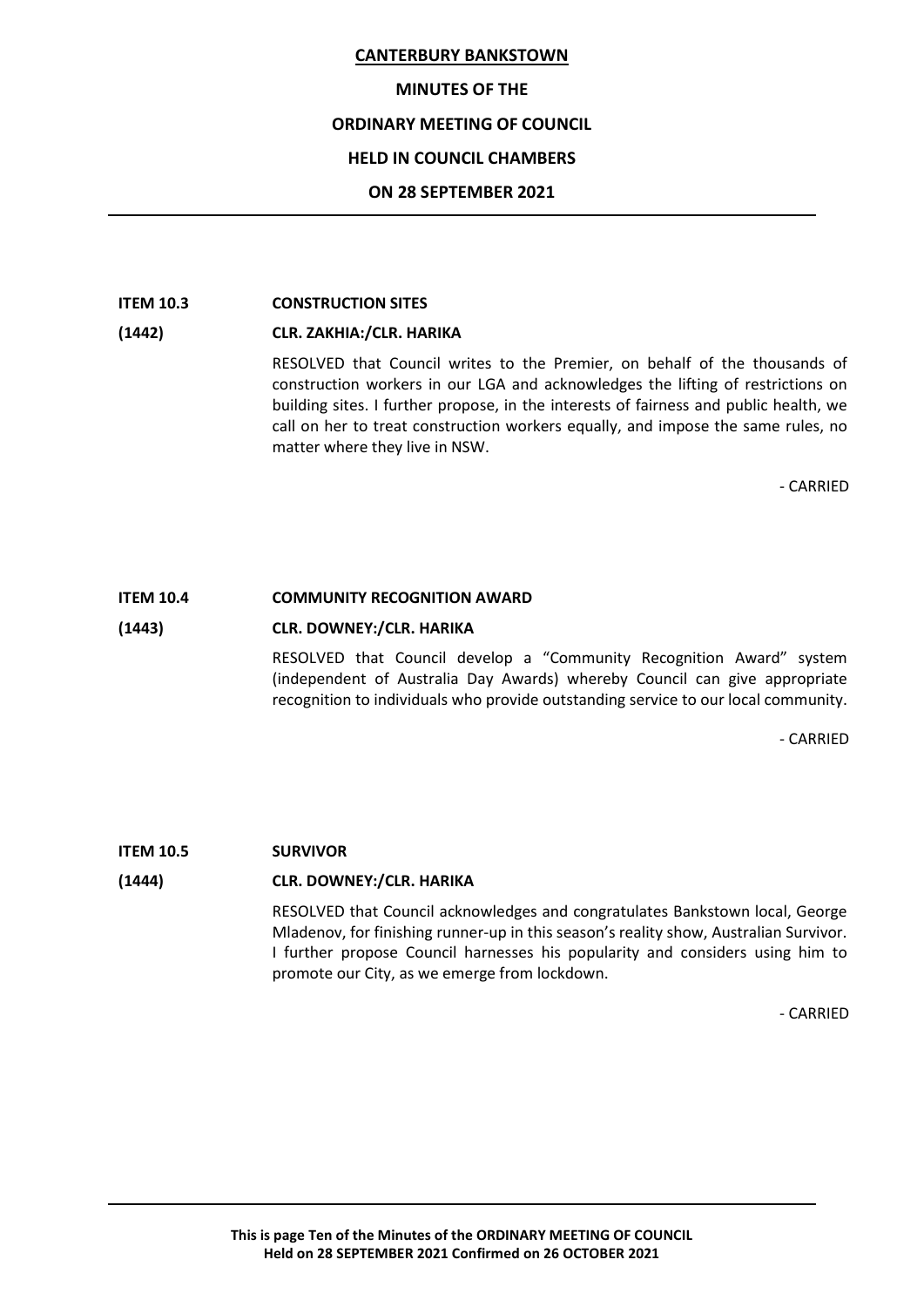### MINUTES OF THE

### ORDINARY MEETING OF COUNCIL

### HELD IN COUNCIL CHAMBERS

### ON 28 SEPTEMBER 2021

### ITEM 10.6 RELIGIOUS INSTITUTIONS

#### (1445) CLR. EL-HAYEK:/CLR. TUNTEVSKI

RESOLVED that on behalf of the many religious institutions in our City, we call on the NSW Government to reverse its decision to ban unvaccinated people from attending their local service once the State reopens. I propose we write to the NSW Premier, urging her to listen to religious leaders and allow them to open their doors to all people, whether they are vaccinated, or not.

- CARRIED

### ITEM 10.7 ELIMINATE THE DOUBLE STANDARDS

### (1446) CLR. EL-HAYEK:/CLR. HARIKA

RESOLVED that Council write to the NSW Premier Gladys Berejiklian

- 1. Calling on her to heed the call of our Mayor during a recent meeting to eliminate NSW Governments double standards across the LGAs in Greater Sydney, and;
- 2. Demand that all of Greater Sydney open up at the same time when COVID-19 vaccination milestones are reached and lockdown restrictions ease.
- 3. Furthermore, to immediately remove the 5km travel restriction on our residents for their mental well- being and to stop referring to LGAs, as LGA's of concern .

- CARRIED

### ITEM 10.8 TREAT US WITH RESPECT

#### (1447) CLR. SALEH:/CLR. HARIKA

RESOLVED that Council invite the Mayors of the 11 other LGAs of concern to join with us in an open letter to the NSW Premier, to express our concerns over the inequities and harsh restrictions imposed on our communities, during this pandemic.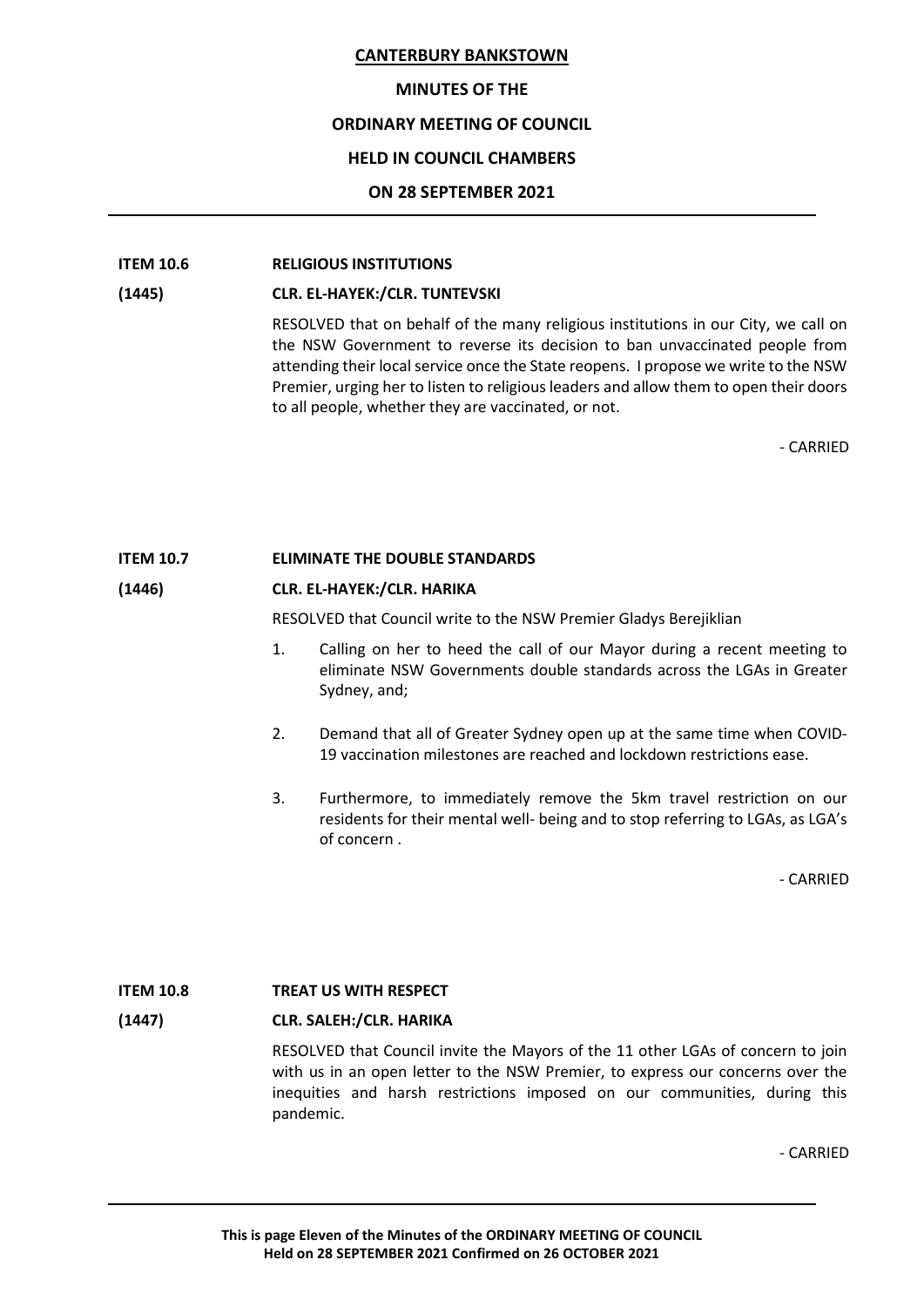### MINUTES OF THE

### ORDINARY MEETING OF COUNCIL

### HELD IN COUNCIL CHAMBERS

### ON 28 SEPTEMBER 2021

### ITEM 10.9 DIVERSE REPRESENTATION

# (1448) CLR. SALEH:/CLR. HUDA

RESOLVED that Council writes to Multicultural NSW to develop a targeted program aimed at the CALD community, to encourage more diverse representation at all levels of Government. I further propose this campaign be translated in several different languages.

- CARRIED

### ITEM 10.10 CALL FOR A BAN ON PUPPY FARMS

### (1449) CLR. ZAKHIA:/CLR. HARIKA

RESOLVED that Council add its name, with other supporting Councils, to a joint letter which calls on the Government to ban puppy farms and introduce greater regulation.

- CARRIED

### ITEM 10.11 ELECTRIC VEHICLE CHARGING

### (1450) CLR. ZAKHIA:/CLR. HARIKA

RESOLVED that Council:

- 1. Support the ongoing investigation and installation of Electric Vehicle Charging Stations in the city.
- 2. Work with the relevant providers and NSW Government, to ensure these are implemented in a coordinated way without impacting on our streets and public domain.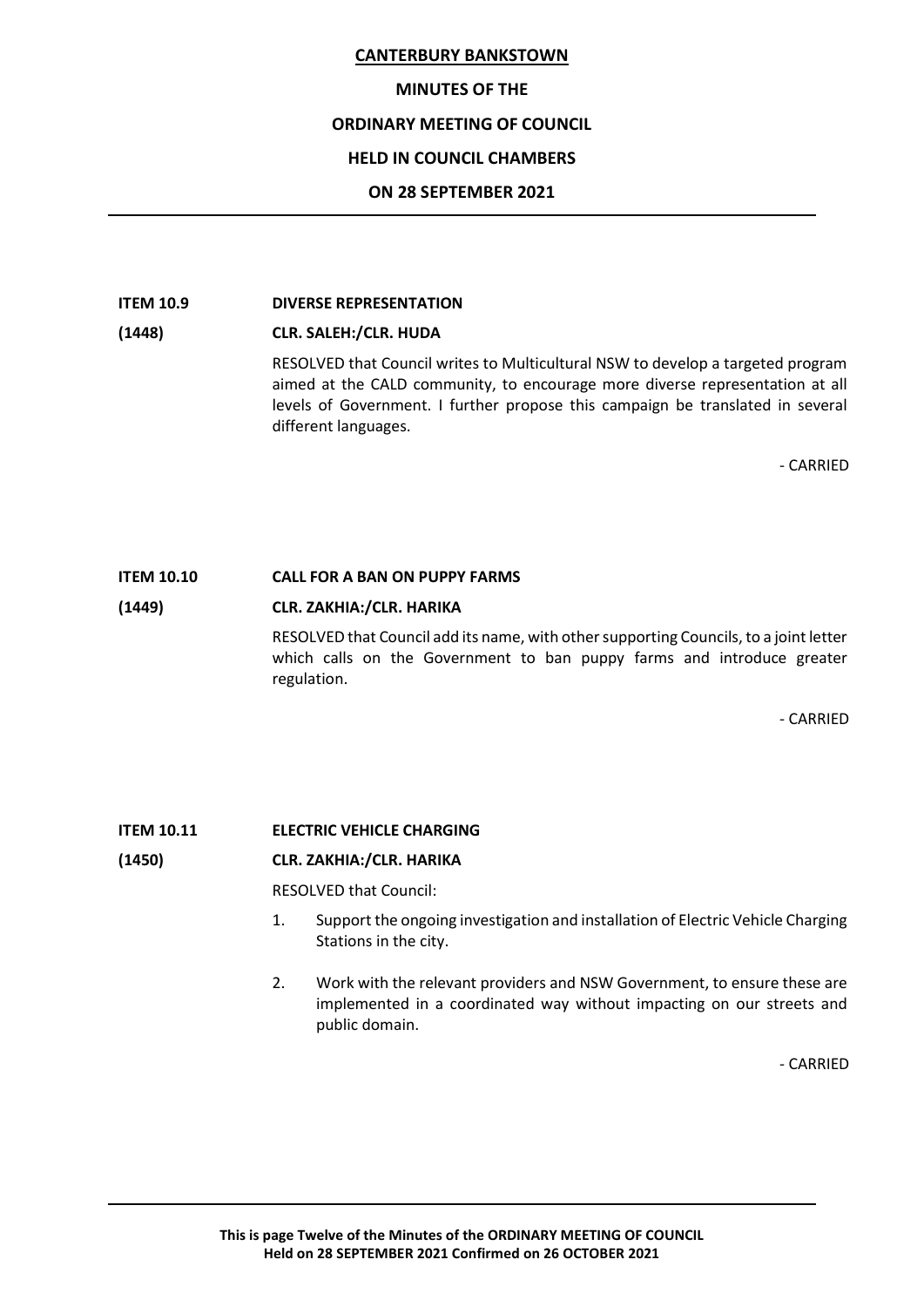#### MINUTES OF THE

### ORDINARY MEETING OF COUNCIL

### HELD IN COUNCIL CHAMBERS

### ON 28 SEPTEMBER 2021

#### ITEM 10.12 TREE REPLACEMENT

### (1451) CLR. ZAKHIA:/CLR. HARIKA

RESOLVED that

- 1. Council reviews its approach to the replacement of trees removed from public land including street and park trees; and
- 2. This review considers the number, placement, timing, species, and heat reducing potential of the trees to be replace.

- CARRIED

#### ITEM 10.13 MITOCHONDRIAL DISEASE

#### (1452) CLR. ZAKHIA:/CLR. HARIKA

RESOLVED that Council shine a light on Mitochondrial Disease and raise community awareness through a social media campaign. The purpose of this campaign will also be to encourage much needed donations to help support victims and conduct vital research.

- CARRIED

#### SECTION 11: **CONFIDENTIAL SESSION**

PRIOR TO CONSIDERING THE REPORTS IN CONFIDENTIAL SESSION COUNCILLORS DOWNEY, ZAKHIA, RAFFAN, EISLER, KUSKOFF, SALEH, ISHAC, WAUD AND HUDA WHO WERE ATTENDING THE MEETING BY AUDIO VISUAL LINK DECLARED THERE WERE NO PERSONS WITHIN SIGHT OR HEARING OF THEM.

#### (1453) CLR. HARIKA:/CLR. EL-HAYEK

RESOLVED that, in accordance with Section 10A(2c) of the Local Government Act, 1993, the Public and the Press be excluded from the meeting to enable Council to determine Item 11.1 in confidential session for the reasons indicated:

Item 11.1 T14-22 Greenacre Splash Park - Aquatics Package